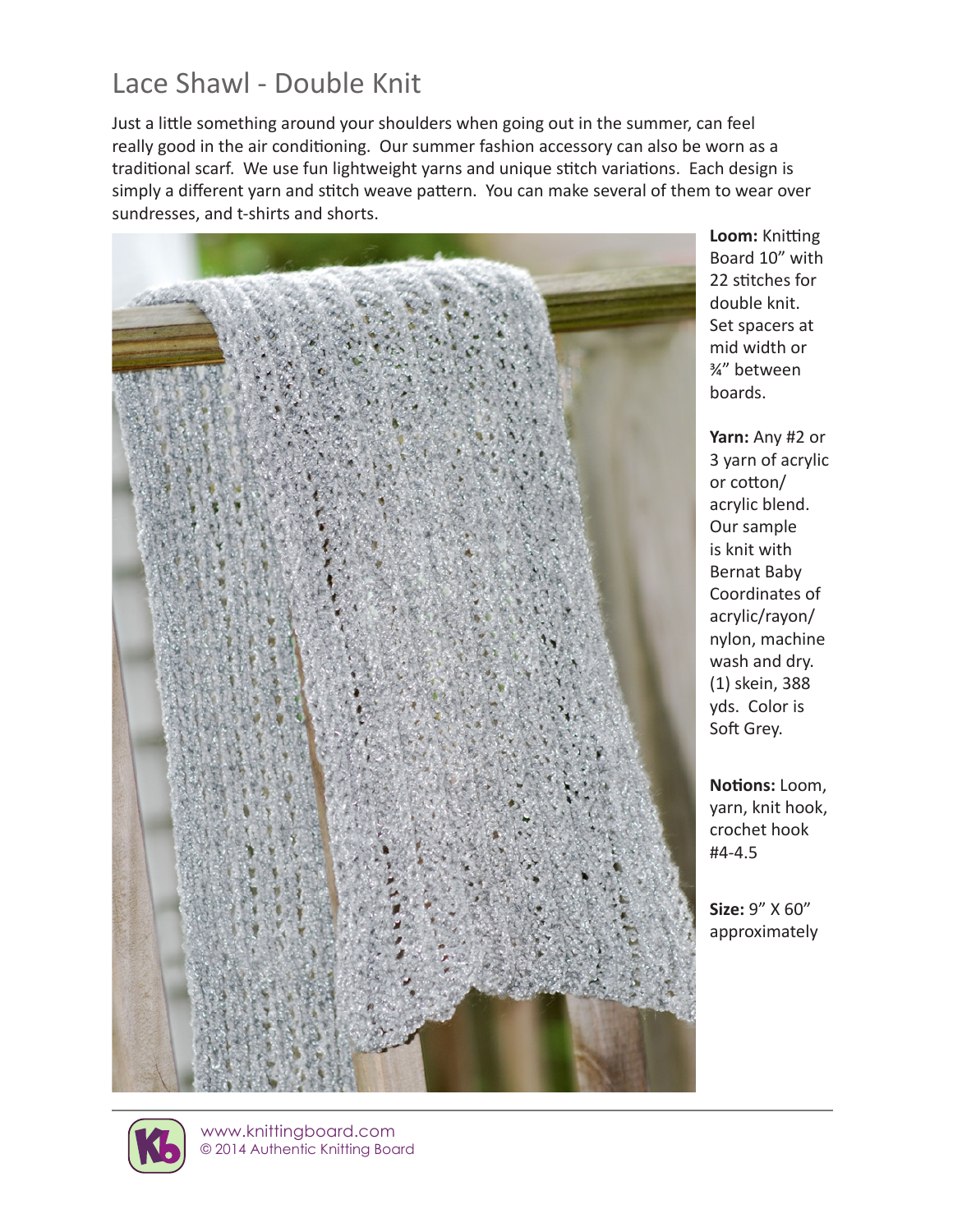

### **Stitch Pattern:**

**Step:** 1 Open the pins-starting at first pin on top board, lift loop 1 onto pin 2. Lift loop 3 onto pin 4. Lift loop 5 onto pin 6 and continue across all 22 pins so that every other pin is empty.

**Step 2:** Turn the board around, and open the pins for these 22 pins. Be sure to start at this first pin also. Both sides of loom have every other pin empty and off-set from the 2 sides.

**Step 3:** Work across all pins in stockinette weave, so that all pins are wrapped again.

**Step 4:** Hook over only the pins with the 3 loops lifting 2 loops over and leaving just one loop on the pins. Do nothing to the pins with just one loop.

## **Instructions**

Cast On all 22 stitches in basic stockinette stitch. Lay anchor yarn of contrasting color yarn.





www.knittingboard.com © 2014 Authentic Knitting Board